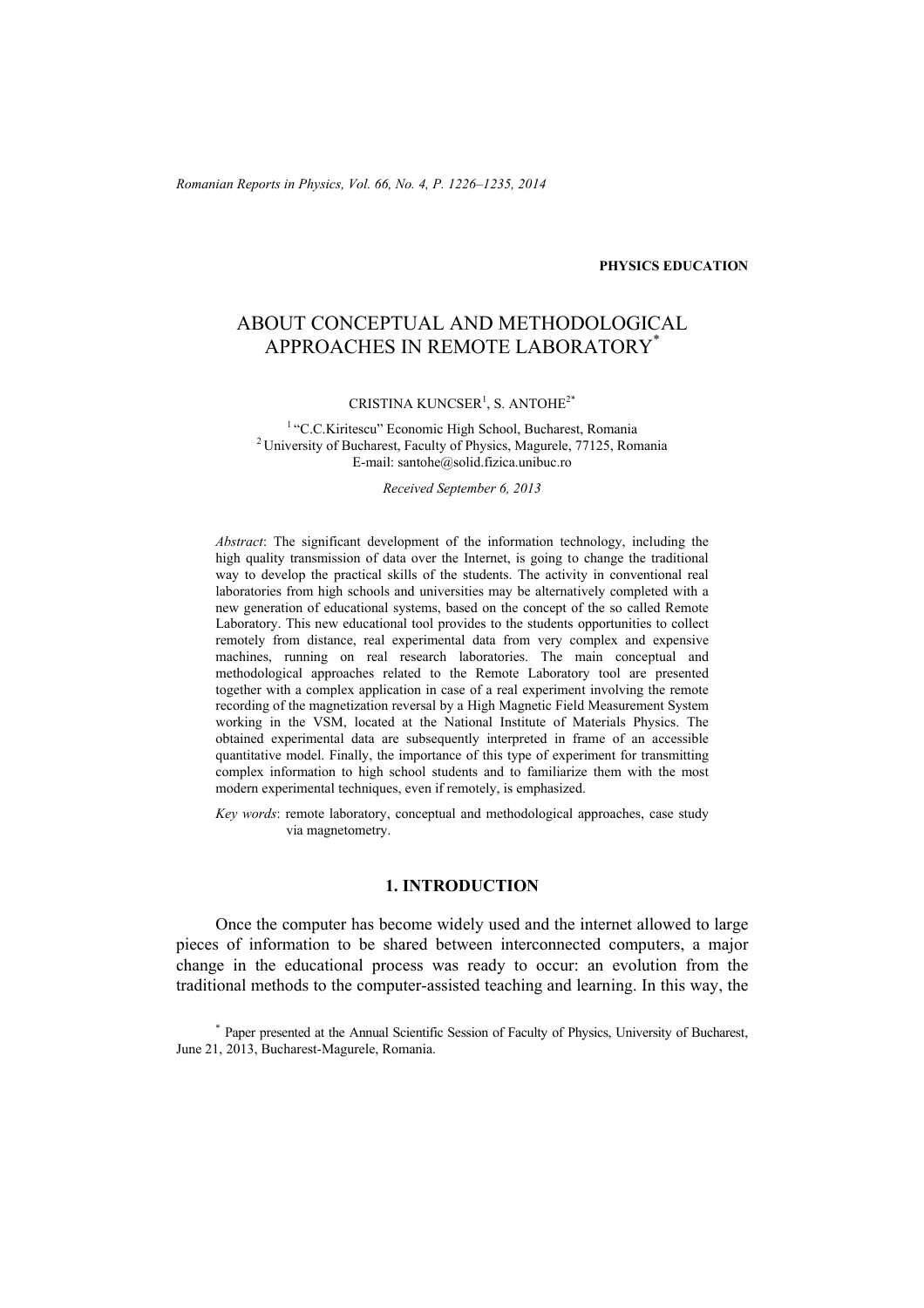computer assisted education (CAE) becomes a didactic method enforced by the informational society; it capitalizes the principles of programmed teaching, in the context of the newly developed communication and informational technologies [1–3].

Physics is a science based on experiments, observations and facts found experimentally. The experiment is the one providing evidences underlying the scientific knowledge and plays many roles in science. One of its major roles is to test theories and to provide the foundation for scientific knowledge. It may also open the way to a new theory by showing that the current theory is outdated.

Since one of the main methods of physics is the experimental method, also the teaching-learning process in physics must be based on experimental practice. Experiments are indispensable for students, since they must trust in the laws of physics and must be encouraged to test their limits. As an active method, the experiment has a more convincing force than any other method and open greater possibilities to influence the formation of students' scientific concepts about the nature [4].

The psychologist Jean Piaget pointed out long time ago that progress in knowledge is generally rooted in tactile interaction with objects in their environment [5] whereas Nersessian goes even further, stating that experiment with own hands is the heart of learning science [6].

Laboratory lessons for scientific and engineering education play an important role in developing students' practical skills, contributing substantially to their professional development. On the other hand, existing laboratories in primary and high schools are not enough well equipped in order to familiarize the students with the most modern experimental techniques (the corresponding costs of such facilities being very high for the educational system). Fortunately, the intense use of the computers in educational process together with the Internet facility and the appearance of new software packages for simulation and data acquisition opened the way toward very effective alternatives such as the so called virtual laboratory (LV) and remote laboratory (RL). No doubt that the real experiment is irreplaceable, but there are definitely some issues making difficult and in some cases (e.g. education at distance) even impossible, it's exclusive implementation.

This work deals with a comparative presentation of the main conceptual and methodological approaches related to the Remote Laboratory tool as well as with the presentation of some applications of the Remote Laboratory in case of different experiments (e.g. experimental recordings of the magnetization reversal by a High Magnetic Field Measurement System working in the VSM mode and located to the National Institute of Materials Physics in Magurele-Bucharest). The way of data interpretation as well as the importance of such tool for an early familiarization of the students with modern experimental techniques and concepts is also presented.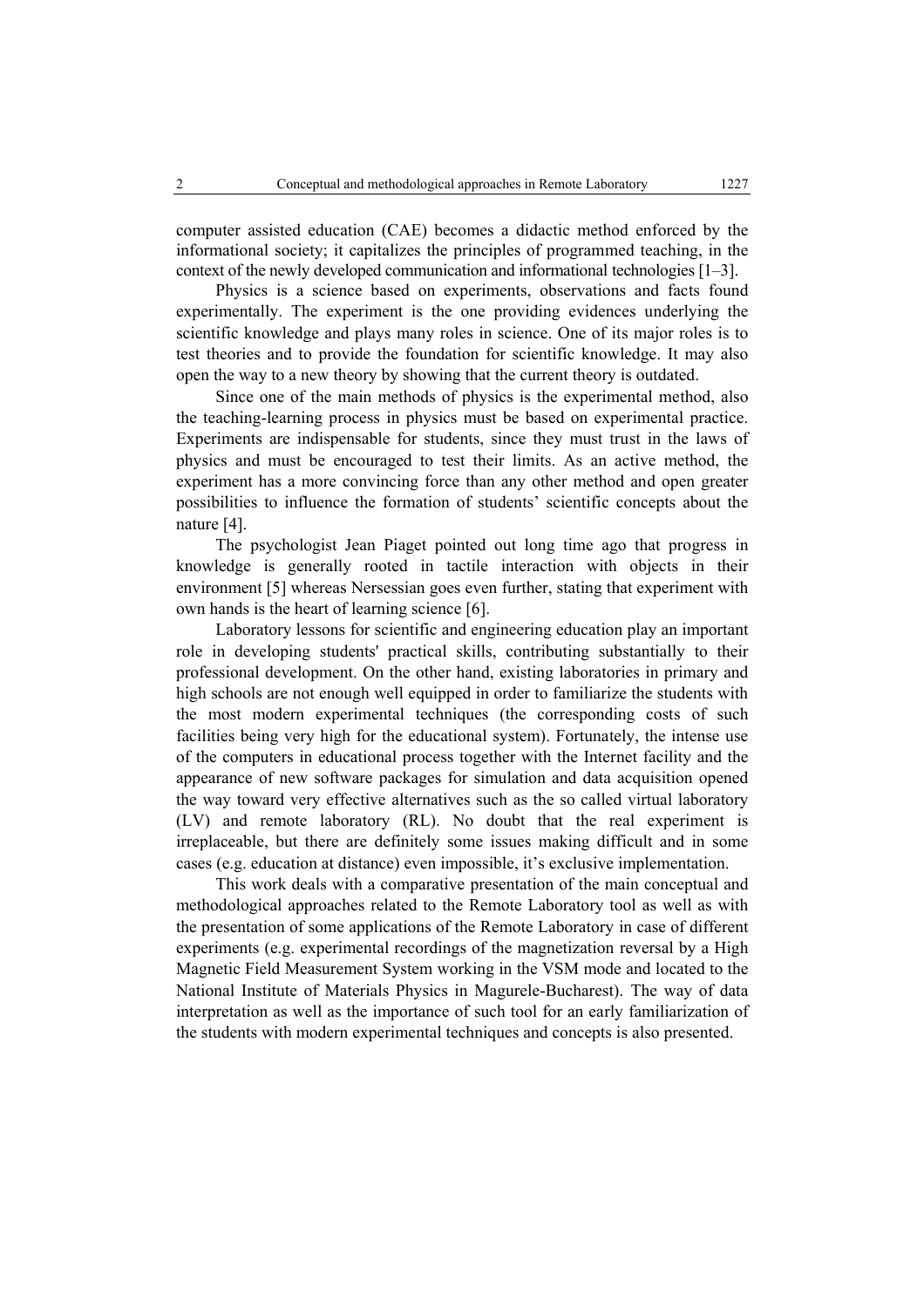The first alternative to the real laboratory is the virtual laboratory [7–9]. Virtual laboratories imitate the real laboratories by computer simulation of the experiments. They offer a good pedagogic experience via virtual models suitable for the simulation of the difficult to understand processes. On the other hand, such models are only approximations of the real processes and can not fully replace real experiments. Being designed mainly for the accessibility of understanding difficult concepts, they are also clear and without experimental errors. Similar to real experiments, virtual experiments allow data acquisition and processing, graphical representations and so on. The main advantages of these experiments are the reduced involved infrastructure (relying just on appropriate software installed on the computer) and the certainty that no error coming from the experimenter will affect the experimental device. The main disadvantage is related to the total absence of experimental errors which in many cases represent the first step in developing perceptual phenomena. Another disadvantage is related to the inability to improve the experimental design, which in turn could lead to the loss of ability of controlling and correcting the experiment, if the situation requires.

A second alternative to the real laboratory is the remote laboratory [10–12] which allows performing experiments remotely via the Internet, using real performing equipments belonging to specialized research departments (allowance and mutual agreements are required in this respect). RLs contribute to a better understanding of complex systems, are much less expensive and do not impose major time restrictions as compared to real experiments. As compared to a virtual laboratory, RL involves the access to a real experiment, even remotely, with all the specific advantages. Oppositely, VL can have some pedagogical advantages over the real and remote teaching and must be taken seriously into account when pedagogical aspects are important [13]. It also provides a safe environment for learning and conducting experiments [14], which in reality would be dangerous (high-pressure gas, flammable, toxic or radioactive medium etc.).

In conclusion, all three laboratories have both advantages and disadvantages, the students having their benefit by using them complementary, depending on the situation. The advantages and disadvantages of the three types of labs that students have at their disposal to gain practical experience are resumed in Table 1:

| Laboratory type | Advantages                                                                                                   | Disadvantages                                                                                          |
|-----------------|--------------------------------------------------------------------------------------------------------------|--------------------------------------------------------------------------------------------------------|
| Real            | • real data<br>• Interaction with device real<br>experimental<br>• Teamwork<br>• Interaction with supervisor | • restrictions in space and time<br>• require an appointment<br>• high costs<br>• supervision required |

*Table1* 

Comparative advantages and disadvantages of the three types of laboratories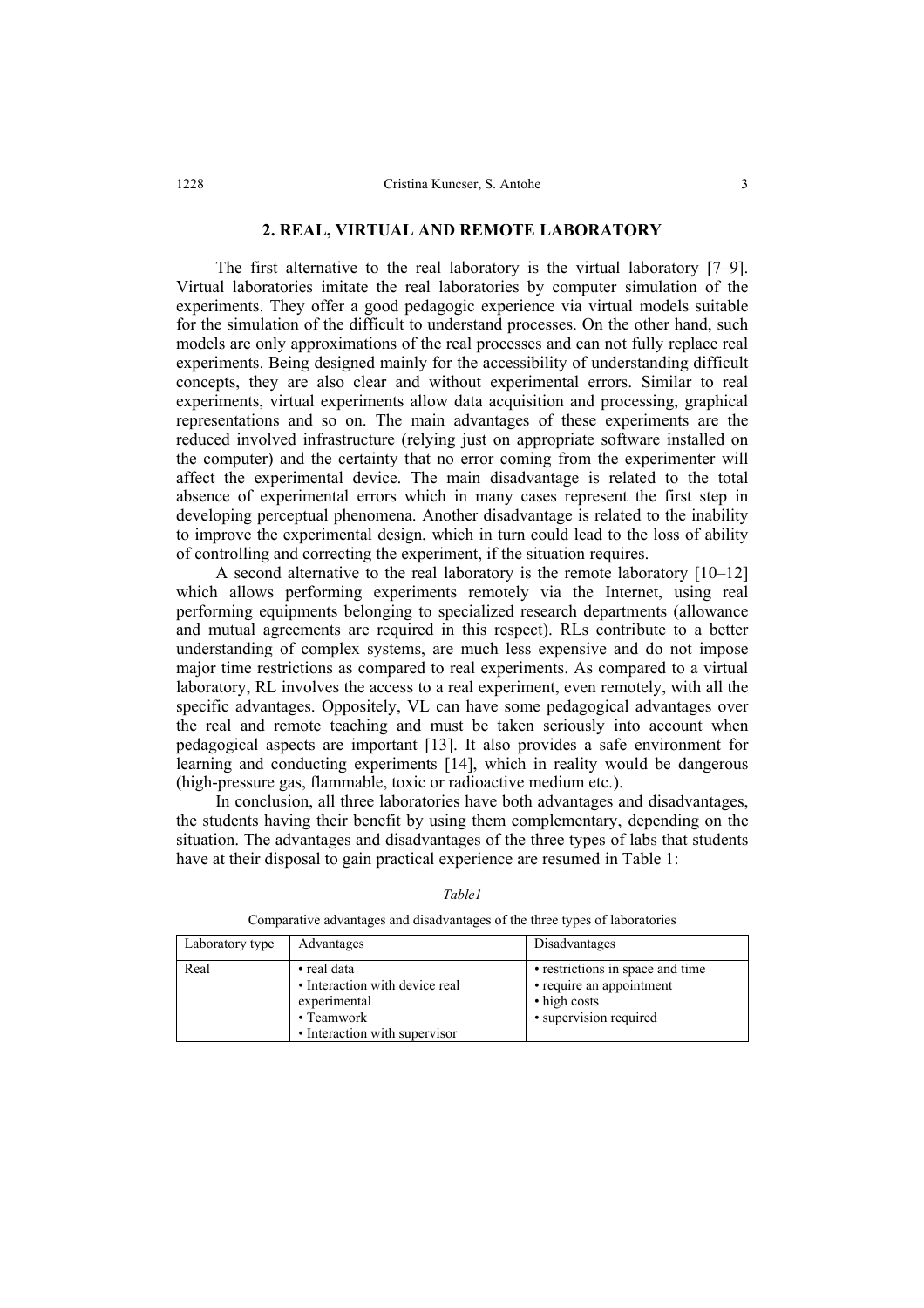*Table 1 (continued)* 

| Virtual | good explanation of the physics<br>concepts<br>• no restrictions in time and space<br>• interactive medium<br>$\cdot$ low cost       | • ideal data<br>• lack of collaboration<br>• no interaction with a real device |
|---------|--------------------------------------------------------------------------------------------------------------------------------------|--------------------------------------------------------------------------------|
| Remote  | • interaction with a real experimental<br>device<br>• real data<br>• no restrictions in time and space<br>$\cdot$ low cost / average | • only "virtual presence" in the real<br>laboratory                            |

## **3. REMOTE LABORATORY – A NEW WAY OF RENDERING COMPLEX INFORMATION**

## 3.1. ACCESSIBILITY OF EXPERIMENTAL DATA BY REMOTE LABORATORY TECHNIQUES

 An advanced experimental technique, which can be fully explained on the basis of the notions learned in high school, is the vibrating sample magnetometry (VSM) [15]. In a vibrating sample magnetometer, the magnetic sample is connected to a rod which vibrates harmonically in an uniform magnetic field generated by an external magnet (superconducting or electromagnet), along the z axis, for example. The frequency of the periodic movement, generated via an electro-mechanical vibrator, is of tens of Hz and the amplitude is of the order of mm. Since in the presence of an applied magnetic field, the sample is characterized by its overall magnetic moment (proportional to the magnetization), it induces outside an alternating magnetic field. Two collecting coils are placed around the sample. The alternate magnetic field induces in the coils an alternate magnetic flux, which according to Faraday's law, induces a current proportional with the flux variation and hence with the time variation of the magnetization. The electric signal is collected and then integrated, resulting in a signal proportional with the overall magnetic moment/magnetization/specific magnetization of the sample. It is to notice that the two coils are specifically connected in order to add the electrical signals generated by the vibration of the sample and to compensate parasitic signals connected to the thermal shifts. The proportionality constant between the magnetic moment of the sample and the voltage collected at the coil output is determined by a calibration with a sample of standardized magnetic moment. It is to notice that, these measurements allows the determination of the evolution of the magnetic moment as a function of the applied magnetic field (magnetization measurements and hysteresis loops) or its evolution with temperature. The mentioned dependences offer important information on the magnetic properties of the studied substances and on the microscopic mechanisms responsible for these properties. An important way to transmit such complex information to the students during the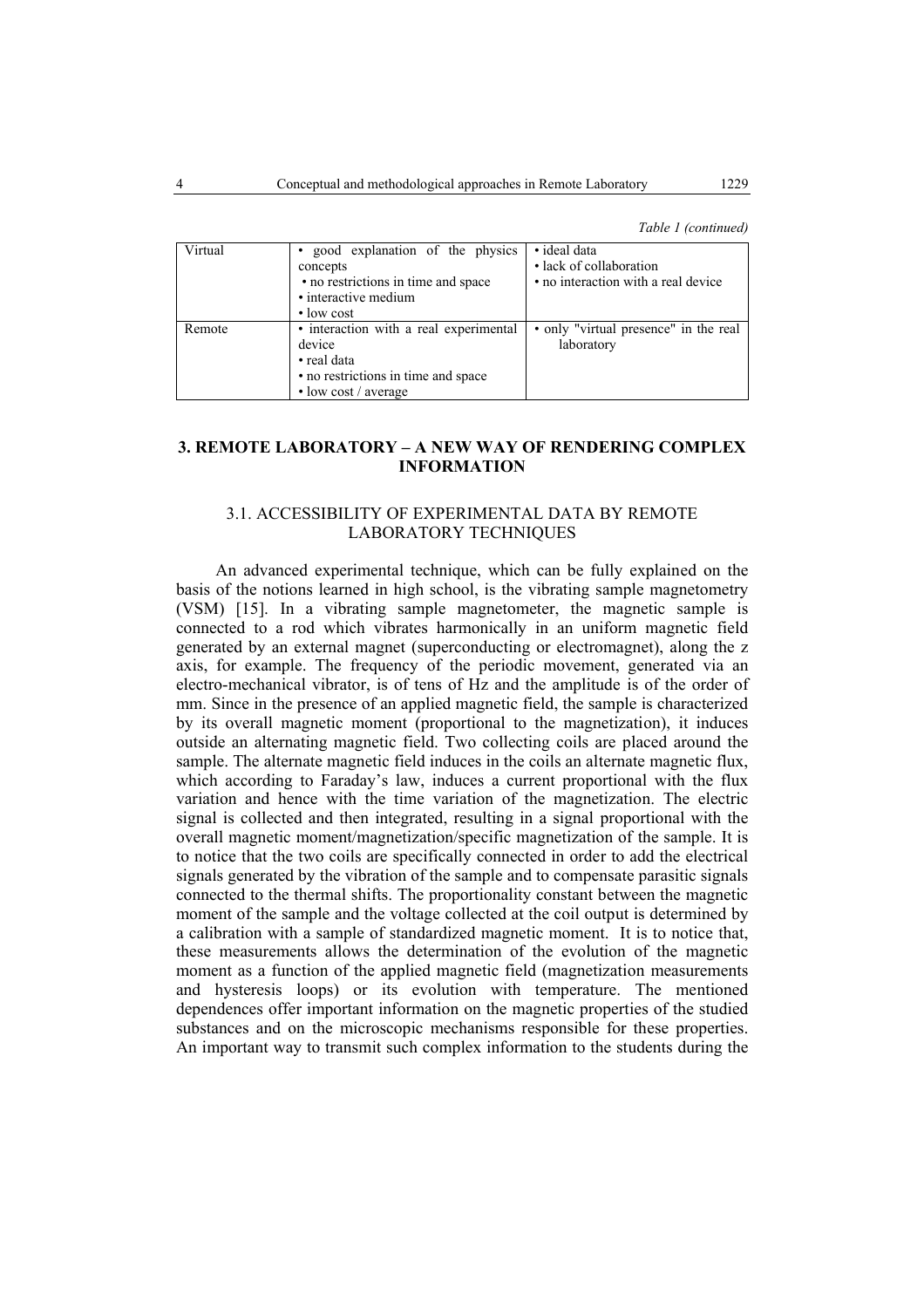classes is to use the remote laboratory technique. A remote laboratory corresponds to the situation where the control and the observation of a real physical instrument are mediated through a computer. An adequate remote access to that computer is provided through a specific communication network, for example the internet (Fig. 1).

 Hence, a remote experiment represents a step forward versus a virtual experiment, because in this case the students interact with a real device and can participate at a real experimental activity, in a real laboratory, even from distance. Remote laboratory can be used complementary to the educational resources offered by real laboratory [16], providing basically a remote monitoring of an experiment.



Fig.1 – The connection between the computer from the classroom and the computer control block of magnetometer VSM.

An example of such an experiment which allows to record the magnetization reversal obtained in a High Magnetic Field Measurement System working in the VSM mode (Cryogenics Ltd) and located at the National Institute of Material Physics in Magurele-Bucharest, is shown in Fig. 2. The on-line connection to the control block of the real device is made via Team Viewer program that allows both the visualization of the real measurement (see black window bellow illustrating the magnetization reversal process in relation to the applied magnetic field) and the control of the device parameters.



Fig. 2 – Print screen representing the magnetometer VSM command block, accessed via Team Viewer program that allows observation and control of a real measurement. An animation illustrating the observation of the magnetization reversal process [17] is also present in the right.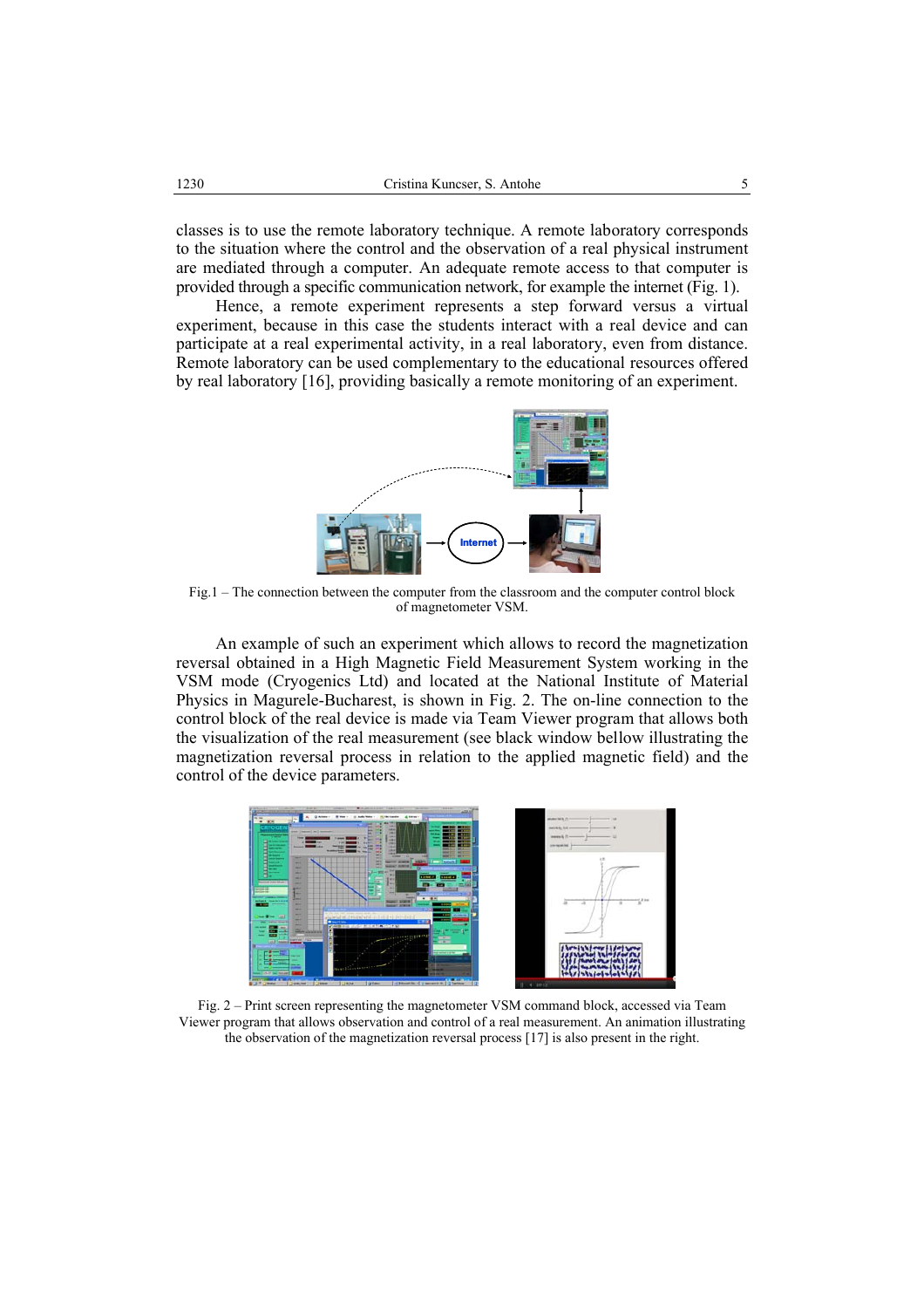## 3.2. INTERPRETATION OF THE ON-LINE OBTAINED EXPERIMENTAL DATA IN ORDER TO HIGHLIGHT MICROSCOPIC PARAMETERS IN MAGNETISM

In the following will be exemplified the mode to download and interpret real experimental data obtained with the VSM magnetometer on two thin films of different areas, in two different experimental geometries, namely: (i) with the field applied normal to the film plane (perpendicular geometry) and respectively (ii) with the field applied in the plane of the film (plane geometry). Two Fe films deposited directly on the Si substrate were obtained by RF sputtering in argon atmosphere and at a power of 100 W of the radio frequency source. According to previously reported data [18], films with amorphous structure (non crystalline films with disordered Fe atoms in the solid structure) are obtained in these conditions. Therefore, just for comparison, one of the amorphous Fe films was supposed to a thermal treatment in high pressure of hydrogen following also the procedure described in [18], in order to obtain a Fe film of crystalline body centered structure (Fe atoms are periodically arranged with the base unit of the structure keeping the symmetry of the crystal, consisting of Fe atoms in both the corners of a cube and in its center). The thickness of each film was obtained by total interferometry contrast (TIC), as described in [19]. Characteristic images of the step and of the complex system of interference fringes corresponding to the amorphous Fe film are shown in Fig. 3.



Fig.  $3$  – Image of the step (left side) obtained by optical microscopy ( $M = 500x$ , bright field) and corresponding system of interference fringes obtained by TIC microscopy (right side), on the as prepared film.

 Thicknesses of about 50(2) nm were obtained on both the amorphous and crystalline Fe film, from the relative shift of the central (black) interference fringe at the step position, with respect to the patterns outside to the step position. Two different samples have been prepared from the amorphous and crystalline Fe films with surfaces of 7.2 mm<sup>2</sup> and 20 mm<sup>2</sup>, respectively (quasi rectangular shapes were cut from the Si substrate supporting the Fe films and their corresponding sizes were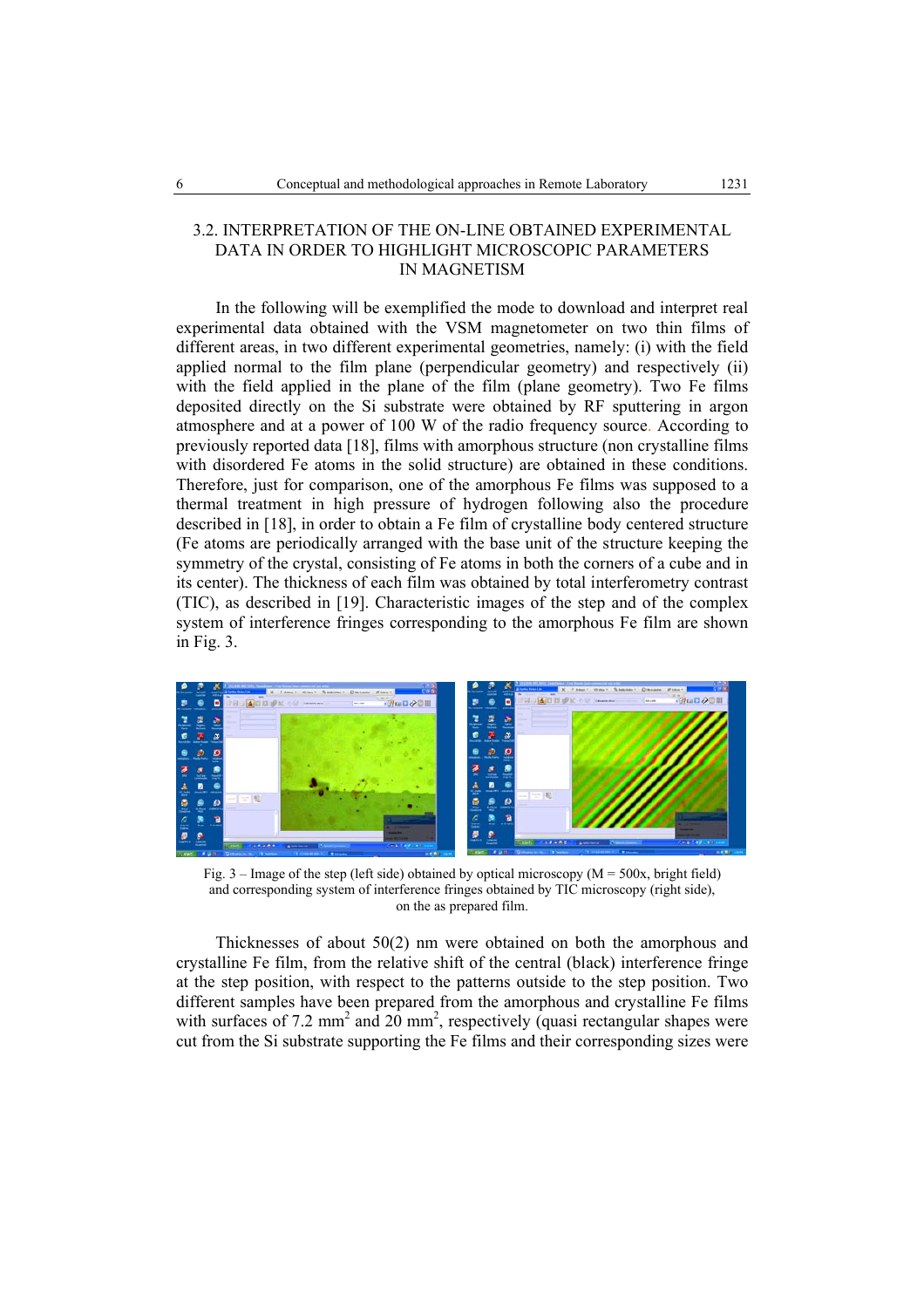carefully measured). As exemplification of the RL tool, the magnetization reversal (hysteresis loop) was obtained remotely (from school laboratory) on both samples in parallel geometry (field applied parallel to the film) and in perpendicular geometry (field applied perpendicular to the film), just on the crystalline Fe film. In the second case, the VSM measurements have been performed just in low fields (a specific power supply was used in this respect, providing maximum 280 Oe), in order to increase the field accuracy of the measurements. In Fig. 4 are illustrated images captured on the personal computer connected to the command block of the VSM magnetometer via the Team-Viewer program, during the data acquisition process of the magnetic reversal process in the crystalline film, in parallel geometry. Similarly, images captured during the data acquisition process on the same film, but in perpendicular geometry, are shown in Fig. 5.



Fig. 4 – Print screen during the data acquisition process with VSM magnetometer, on the crystalline Fe film, in parallel geometry: towards the end of the first branch of the loop (left side) and towards the end of the loop (right side).



Fig. 5 – Print screen during the data acquisition process with VSM magnetometer, on the crystalline Fe film, in perpendicular geometry: towards the end of the first branch of the loop (left) and towards the end of the loop (right).

 The experimental data are finally remotely saved in ASCII type files, which properly processed (averaging, reformatting, etc.) can be imported in special graphic programs and then interpreted in frame of theoretical models in order to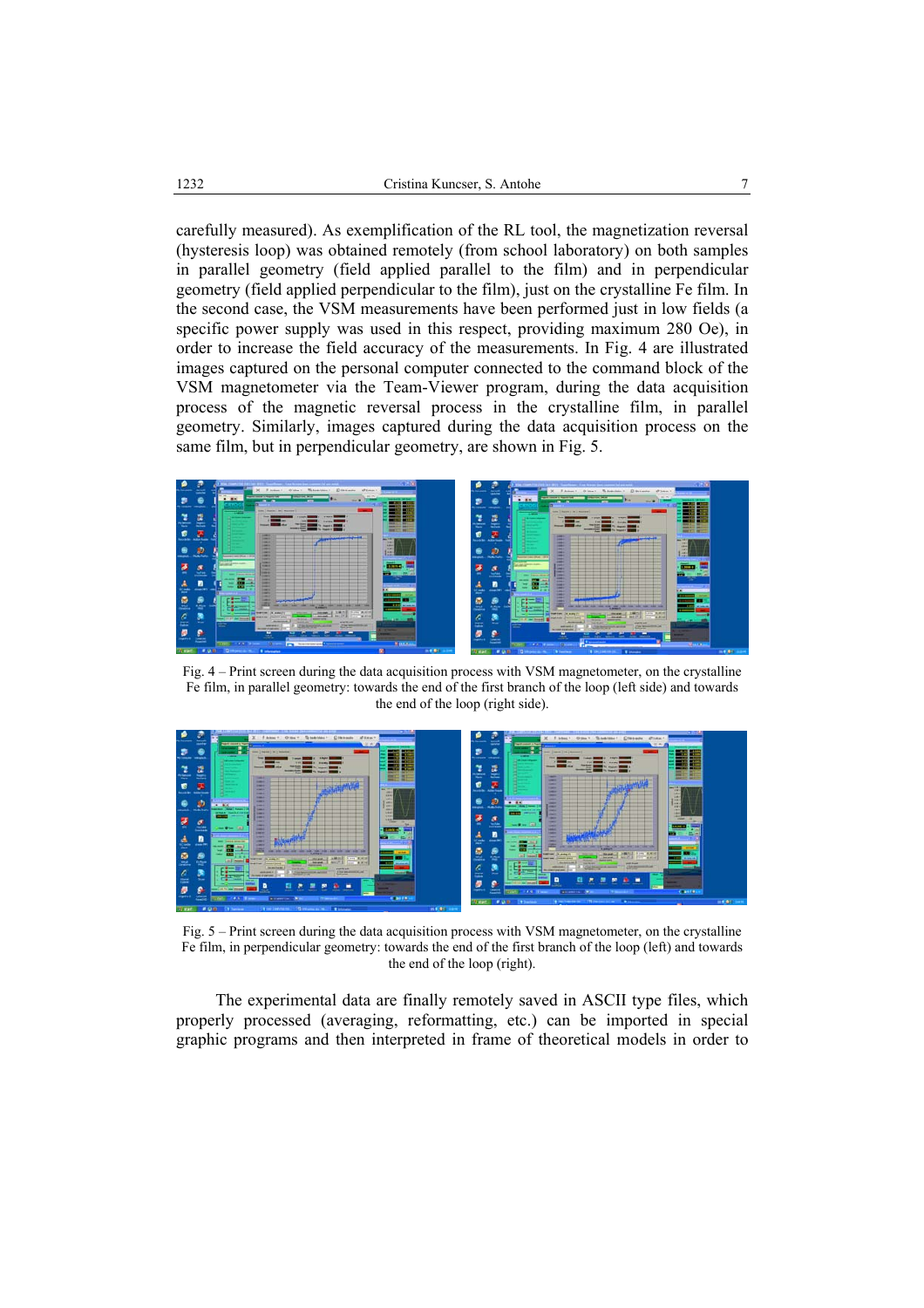extract the parameters if interest (the file transfer can be also remotely performed). Accordingly, Fig. 6 illustrates the final hysteresis loops, obtained on both amorphous and crystalline films in parallel geometry, after processing and importing the data in the in Origin program.

In the following, an application that can be addressed to high school students, namely the determination of the magnetic moment of Fe for the two samples (crystalline and amorphous Fe), will be presented. The values of the overall magnetic moment of the two samples at saturation can be straightforward determined from the graph above at  $1.9 \cdot 10^{-3}$  emu and  $5.8 \cdot 10^{-4}$  emu, for the crystalline and the amorphous film, respectively. Having in mind that to each magneton Bohr,  $\mu_B$ , (seen as an elementary unit for the magnetic moment), corresponds  $9.27 \cdot 10^{-21}$  emu, the magnetic moments carried by all Fe atoms in the two films are of 2.0·10<sup>17</sup>  $\mu_B$  and 6.3·10<sup>16</sup>  $\mu_B$ , respectively. It remains just a problem to evaluate the number of Fe atoms in each film in order to straightforwardly deduce the magnetic moment carried by one Fe atom. The number of Fe atoms can be on the other hand easily assumed by considering the above mentioned values for



Fig. 6 – Hysteresis loops obtained in parallel geometry, on the two analyzed samples.

the film thickness and surface (the film volume, *V*, can be computed), the molecular weight for Fe,  $\mu = 56$  kg/kmol and a theoretical density for the Fe films,  $p = 7850 \text{ kg/m}^3$ . Accordingly, the number of Fe atoms, given by the formula  $N = v \cdot N_A = (\rho V/\mu) \cdot N_A$ , with v the number of mols and  $N_A$ , Avogadro's number, is of  $0.82 \cdot 10^{17}$  atoms in the crystalline film and  $0.29 \cdot 10^{17}$  atoms in the amorphous film. Hence, the magnetic moment per the Fe atom in the crystalline film is nearly 2.4  $\mu_B$ whereas in the amorphous film is nearly 2.2  $\mu_B$ . Even at a first view such results suggest a higher magnetic moment of the Fe atom in a crystalline thin Fe film as compared to an amorphous one, such a statement should be considered with high care, due to inherent errors involved in the experiment and related mainly to the regular shape of the films and the accuracy of determining the corresponding sizes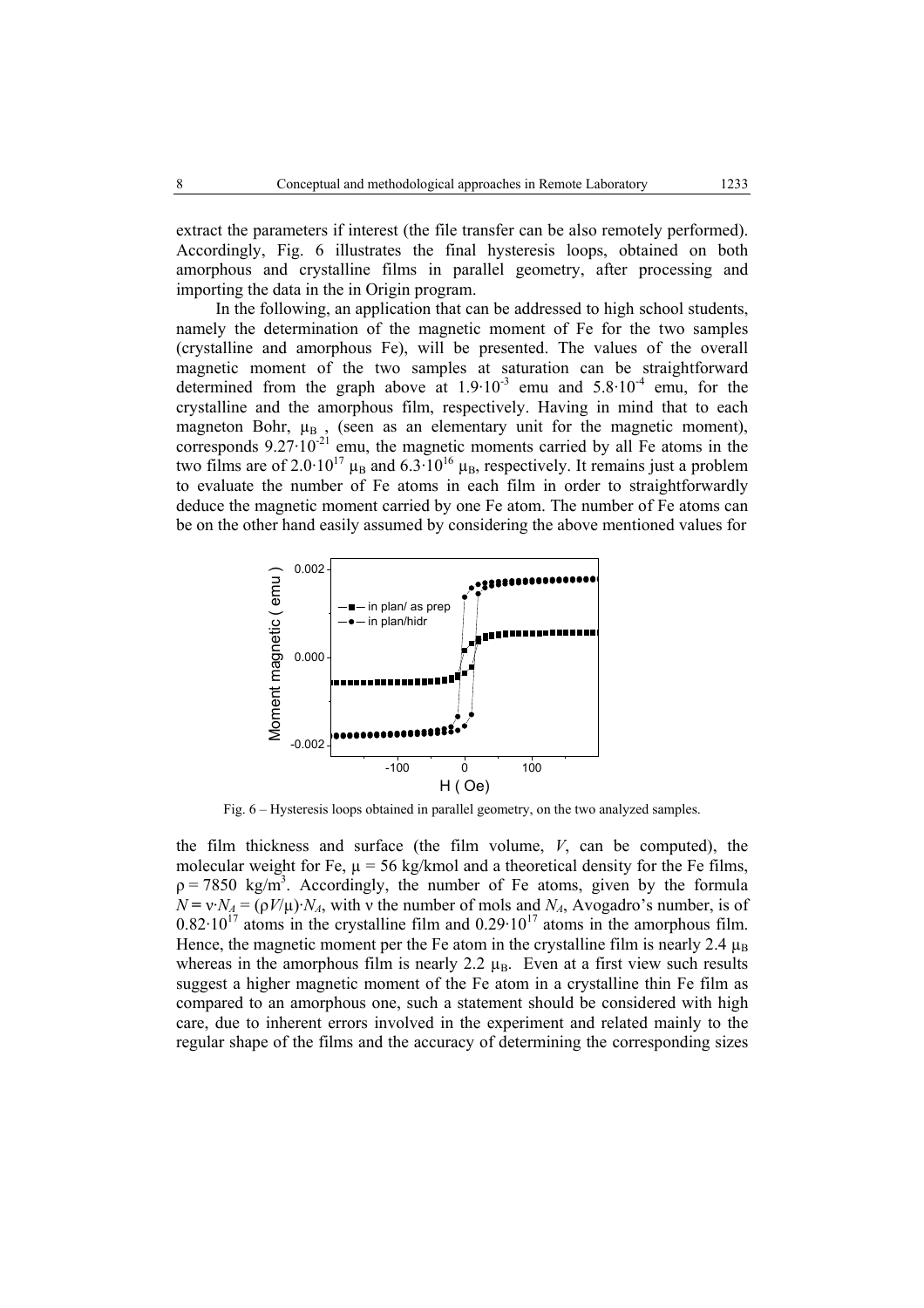as well as on the assumption of a similar film density for both films, approaching the theoretical value of the bulk like phase of body centered cubic Fe. However, the both obtained values for the magnetic moment of the Fe atom, approaches within the experimental errors, the typical value of 2.2  $\mu_B$ , corresponding to the metallic Fe phase.

#### **4. CONCLUSIONS**

Complex physical phenomena can be understood more easily if using computerized information techniques instead of traditional educational tools. Such techniques allow the simulations of physical phenomena, which can be subsequently visualized through attractive and suggestive animations. The new types of laboratories developed starting from the computerized information techniques, namely the virtual and the remote laboratory were comparatively discussed with respect to the traditional laboratory. Among the most modern computerized resources, remote laboratory (RL) technique shows great importance because it allows the access of the students, to high performing research activity, even if remote.

The following characteristics of the RL technique can be resumed:

 (i) It presents a comprehensive pedagogical and methodological structure while students, after going through a theoretical material, can perform simulations of an experiment and finally realize the remote experiment. This gives them a true understanding of complex theoretical concepts and practical realities. However, in spite of the fact that students appreciate learning autonomy, feel motivated and consider RL a good tool for collaborative learning, they do not consider that RL laboratories must completely replace traditional laboratories which develops also specific aptitudes.

 (ii) It allows a higher flexibility of the study and a better time management while generally there is no need for a supervisor to perform experiments remotely. These experiments are not limited in time or space. An automatic booking system may realize the record of the student in a database and may permit the access to the experiment at the desired time.

(iii) It has a good economic value while it does not involve investments in expensive experimental equipments and maintenance. In some cases, RL allows that facilities in well equipped laboratories of a given university to be shared by hundreds of students from that university as well as from other universities and high schools in different countries where previous agreements exist, the cost of education per student being much lower than in case of a real laboratory. Alternatively, agreements with advanced research laboratories can be done, allowing the access of the students to real experiments of great complexity.